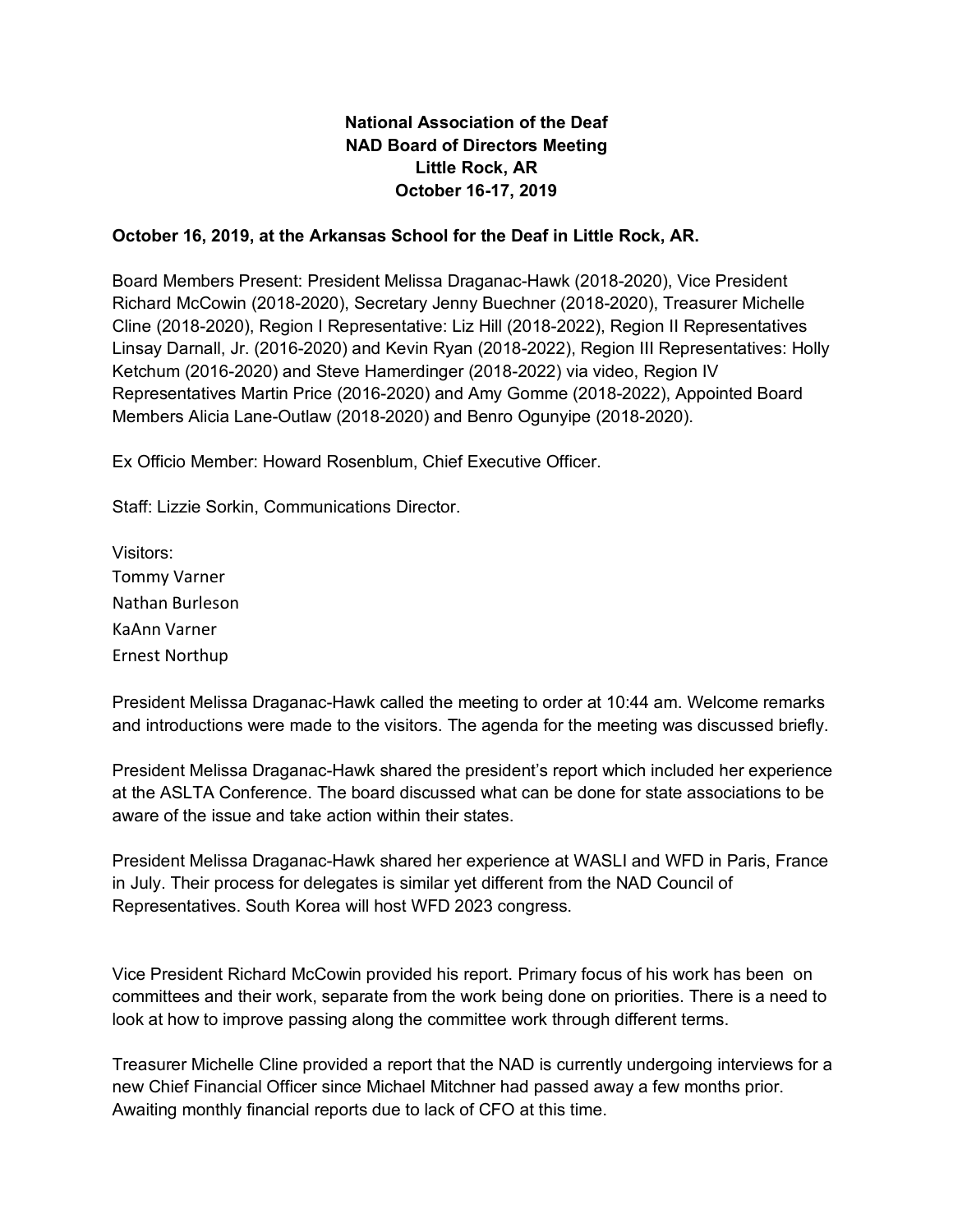Appointed Board Alicia Lane-Outlaw shared that she has been helping some people regarding issues within affiliate organizations, that are experiencing oppression within the organization. There was a brief discussion about how the NAD could support these affiliate organizations. –

Appointed Board Benro Ogunyipe shared that he distributed a survey to all affiliate organizations and have received only 5 responses at this time. The results do not necessarily reflect all of the affiliates of the NAD. At this time it is clear that they are wanting more information to be communicated with them from the NAD. The board discussed some strategies on how to get more responses from affiliates for the survey.

President Melissa Draganac-Hawk called for a recess at 12:04 pm.

The meeting resumed at 12:34 pm.

CEO Howard Rosenblum shared his report to the board. There have been some staffing changes within the NAD.

Howard Rosenblum shared with the board about communication taking place with the Anti Defamation League on how to address the issue regarding the "9" and "F" handshape. The information on their website does not consider signs used in ASL and the NAD has asked them to clarify the content on their website, which they did.

The Deaf at Work campaign is now circulating and will release a new video of a deaf person at work each week for the next year. Thanks to the Starbucks Foundation for the grant to make this project possible.

The NAD Gala has been changed to a dinner instead of a gala. Will be held on Nov 12th with specific leaders and people we want to maintain and build upon existing relationships with and talk about access for deaf people.

Ford Foundation has awarded the NAD another grant.

Funding for NLTC looks good, and we have earned a record level of sponsorship for this NLTC.

There was some discussion about the upcoming NAD 2020 Biennial conference, but a lot of details are not completely ironed out yet. Registration package rates have yet to be determined, and this is based heavily on food prices for events, including NAD@Night events.

President Melissa Draganac-Hawk called for a closed Executive Session at 1:54 pm.

President Melissa Draganac-Hawk called for a recess at 2:24 pm.

The meeting resumed at 2:37 pm.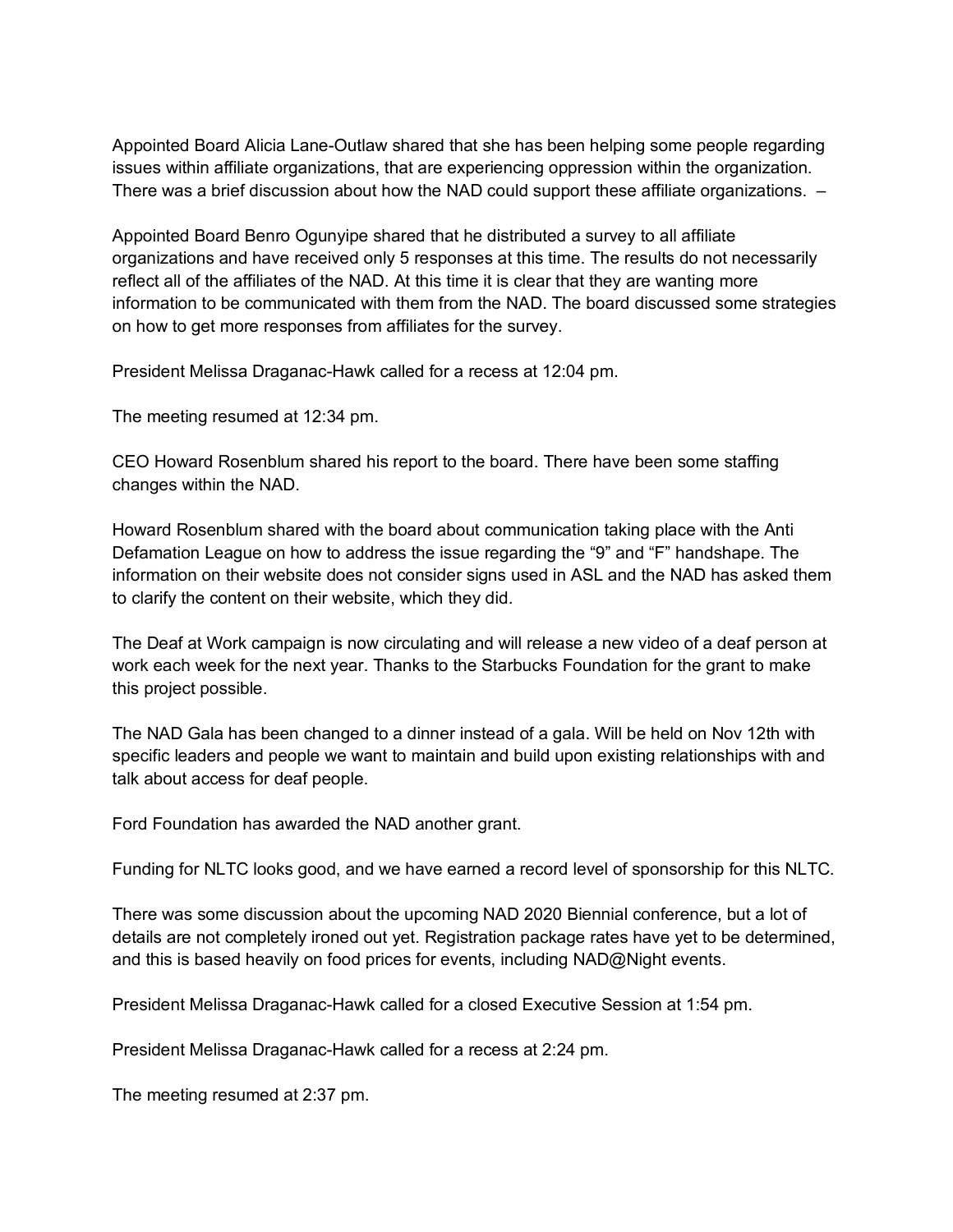Region Board Rep Liz Hill led the discussion on the proposed guidelines for publishing memoriams and tributes for people who have passed from the community. It was discussed on how the board would like to address local leaders, and how to recognize leaders of other organizations.

Appointed Board Alicia Lane-Outlaw led a discussion about Strategic Planning for the NAD. The NAD will need to establish a new Strategic Plan or framework, to replace Vision 2020 as it is time for new goals for the NAD.

Treasurer Michelle Cline shared that board members were invited to meetings to discuss our perspectives on the Strengths, Weakness, Opportunity, and Threats "SWOT" analysis of the NAD. Results from those meetings were shared with the board.

President Melissa Draganac-Hawk called for recess at 5:08 pm.

## **October 17, 2019, at the (hotel) in Little Rock, AR.**

Board Members Present: President Melissa Draganac-Hawk (2018-2020), Vice President Richard McCowin (2018-2020), Secretary Jenny Buechner (2018-2020), Treasurer Michelle Cline (2018-2020), Region I Representatives: Steve Lovi (2016-2020) and Liz Hill (2018-2022), Region II Representatives Linsay Darnall, Jr. (2016-2020) and Kevin Ryan (2018-2022), Region III Representatives: Holly Ketchum (2016-2020) and Steve Hamerdinger (2018-2022) via video, Region IV Representatives Martin Price (2016-2020) and Amy Gomme (2018-2022), Appointed Board Members Alicia Lane-Outlaw (2018-2020) and Benro Ogunyipe (2018-2020).

Ex Officio Member: Howard Rosenblum, Chief Executive Officer.

Staff: Lizzie Sorkin, Communications Director.

Visitors: Charm L. Smith, Richard Jeffries, Graham Forsey, Vicki Lowen, Lissette Molina Wood, Ronika Bowie, Kevin Barber, Callista Cline, Natalie Hendrix-Evans, Gary W. Olsen, Jet Griffin

The meeting resumed at 8:05 am.

Sean Norman, Office Manager of the NAD staff shared his appreciation for CEO Howard Rosenblum for Boss' Day.

2018-2020 Priority Updates:

Priority: National Family Campaign.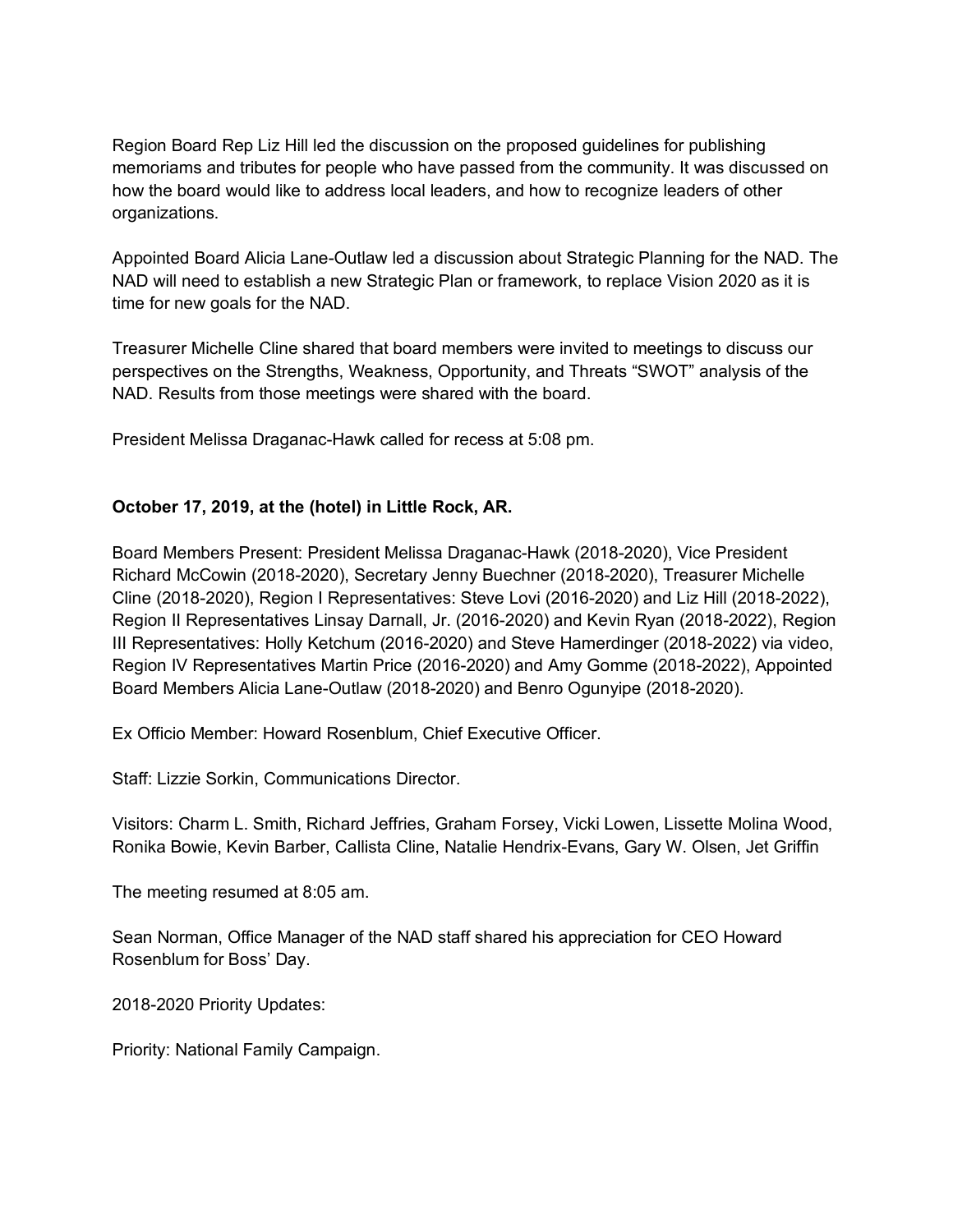Board Liaison Michelle Cline shared that the committee is reviewing opportunities to develop a toolkit to support State Associations to create their own family campaigns similar to how to engage families during National Deaf Youth Day on March 6th.

Priority: Focusing on Systemic Barriers in Vocational Rehabilitation Services for the Deaf/HH. Board Liaison Holly Ketchum shared that the committee started by reviewing various state Vocational Rehabilitation policies. However with the load of work anticipated, it was determined that they would do a survey instead. At this time the committee is still collecting responses.

The board discussed about NAD's involvement with Council on State Administrators of Vocational Rehabilitation (CSAVR). The NAD used to be involved, but not at this time. The board requested that we explore the possibility of being involved with the CSAVR again.

The task force has not yet finalized what will be done to address the issue, however, a few ideas have emerged such as drafting a position statement on best practices for working with deaf and hard of hearing clients, and develop a tool to help deaf and hard of hearing people to advocate for themselves with CAP.

Priority: Establish a Task Force with Deaf Seniors of America (DSA) on all aging-related issues. Board Liaison Martin Price shared that a new website page has been established, which includes the survey that is currently circulating to collect data, resources available for deaf seniors, and a checklist for important documents relevant to aging and facilities checklist.

Priority: Restoring the Deaf community's confidence in the sign language interpreting profession by strengthening our partnership with the interpreters.

Board Liaison Jenny Buechner shared with the board that the primary focuses right now is on the CPC which is underway with the task force. The workgroup is exploring options on how to proceed with the position statement including hosting a summit to gather information. The NAD continues to communicate with RID between both board presidents on issues regarding certification.

President Melissa Draganac-Hawk called for a recess at 9:22 am.

The meeting resumed at 9:32 am.

Priority: Campaign to spotlight the oppression of Deaf people within the justice system. Board Liaison Steve Hamerdinger shared that most of the work is being done with NAD HQ and not within the Public Safety committee. NAD HQ is working with NASADHH on some items related to justice for deaf and hard of hearing people. NAD HQ also has several cases (some are being done in partnership with ACLU and other firms) with state and federal prisons, and due to the sensitivity and ongoing work with those cases, they cannot be discussed. It is anticipated that when these cases are closed, they can be used as a model for other states to set standards.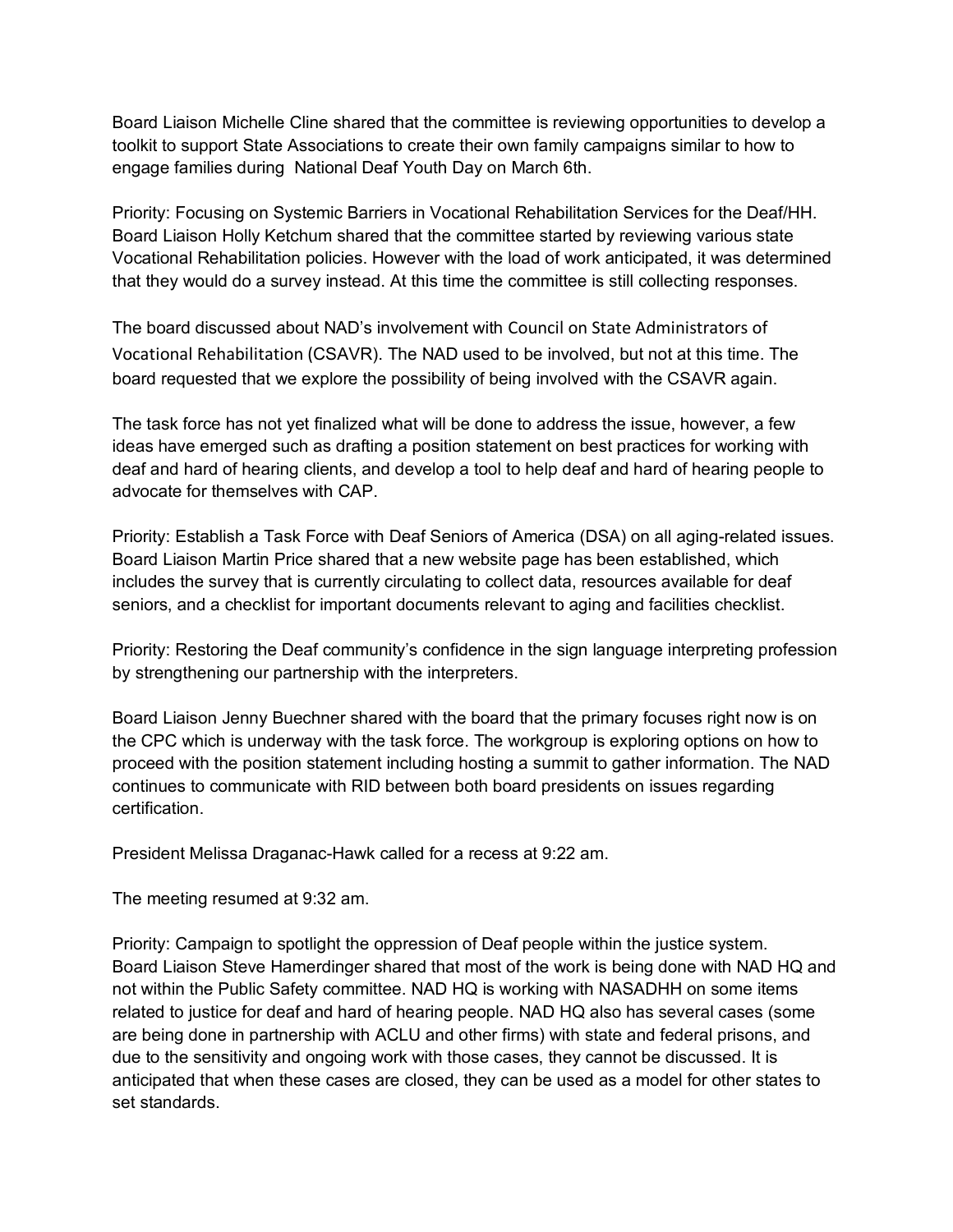#### Committee Reports:

Bylaws Board Liaison Linsay Darnall, Jr. shared that Jacob Leffler will be the chair. CDI Task Force Board Liaison Kevin Ryan shared that the task force has met twice since the last board meeting.

SAAC Board Liaison Michelle Cline shared that the SAAC will have a forum tomorrow evening to discuss the goals of the Mentorship Program. SAAC has also shared recommendations including how Region Caucuses are handled at NLTC and focus on areas of interest instead of by region. This approach is to encourage more dialogue about issues that are important to state associations, affiliates, and individual members in hopes to lead to development of proposed priorities for the NAD biennial conference. Nate Burleson will replace Rachel Settambrino as a SAAC representative for Region 3.

Governance Chair Liz Hill shared that the committee is working on cleaning up the language in the Board Policy Manual. Several recommendations have been made in the Duties segment and would like for the board to review and approve at the January board meeting.

Outreach Board Liaison Alicia Lane-Outlaw shared that they are currently implementing some of the recommendations from the previous term committee for NAD HQ.

VRI Board Liaison Holly Ketchum shared that the committee is working on a position statement for use of VRI in court settings. This is a document that will be available to share to court staff regarding the use of VRI.

#### Section Reports

DCHS Board Liaison Linsay Darnall, Jr. shared that Ameila Dall has been voted as the chair for the section. Prior to and during Deaf Awareness Week, the members of the section shared ideas and tidbits on how to celebrate and recognize Deaf Awareness.

Former Board Members Section Board Liaison Steve Lovi shared that the section is asking for ideas on what to expect from former board section. A board member suggested having the section provide mentorship for new Board members after the conference.

Deaf Education Section Board Liaison Michelle Cline shared that the NDEC conference in Texas was amazing. They are currently working on the NDEC conference in Chicago in July 2020. The next Deaf Education Section board meeting will be held at NAD headquarters on November 21st.

LGBT Section Board Liaisons Alicia Lane-Outlaw and Steve Lovi shared that the chairperson resigned, and potential candidates are currently being discussed. They are also working with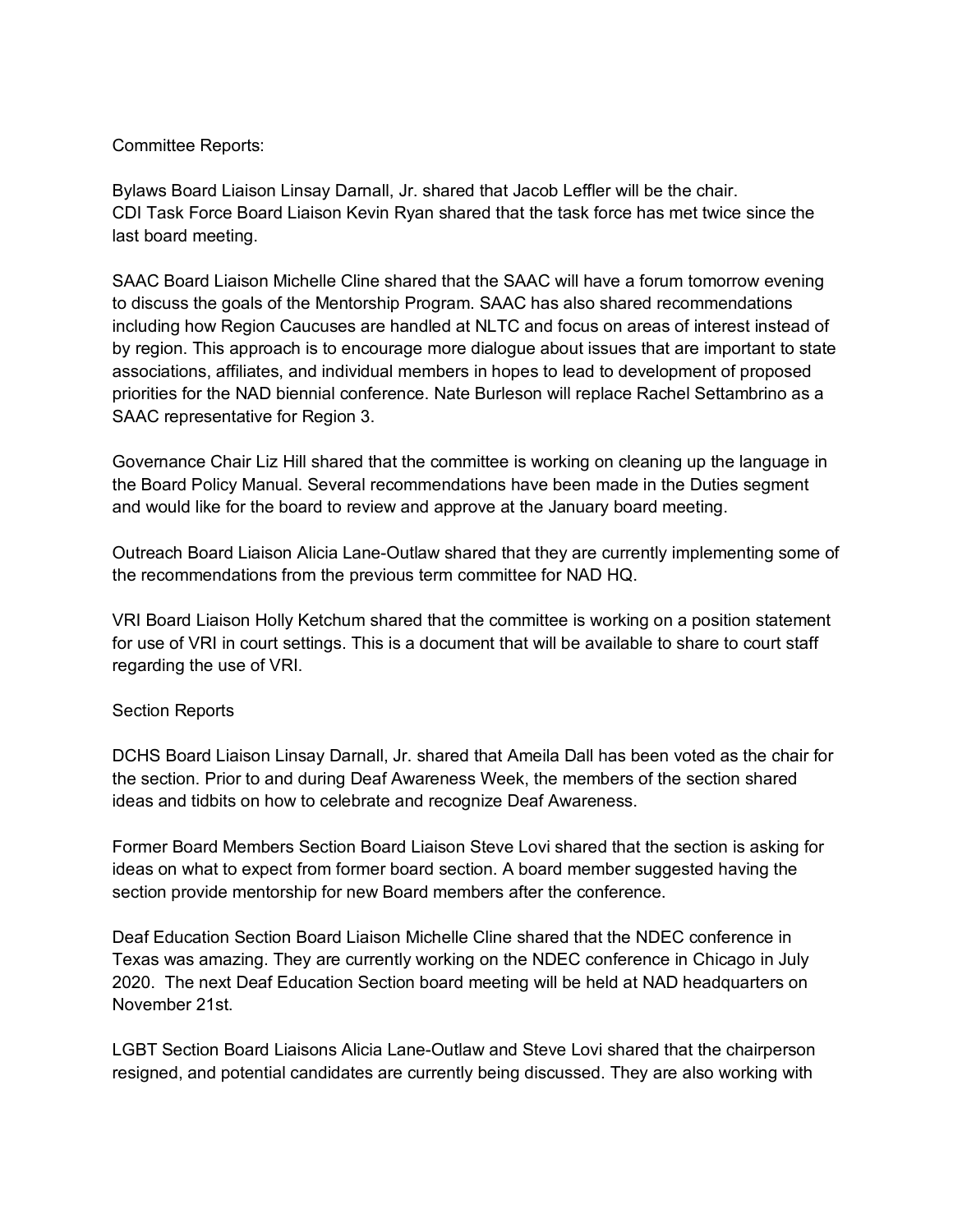Sean Norman from HQ to plan a LGBT Section luncheon and entertainment – possibilities include deaf drag or drag bingo.

Senior Citizen Section Board Liaison Martin Price shared that they are currently starting to prepare for the Luncheon at the 2020 NAD Biennial conference.

Youth Section Board Liaison Martin Price shared that the section has its own "board" structure and are currently looking for a representative from region 4. Some members of the section attended the WFD youth program. The section is eager to invite WFD Youth board to have their board meeting here in the US.

DeafBlind Section Board Liaison Jenny Buechner shared concerns on how to move forward with the lack of nominations for section chair. It was decided that Jenny would reach out to each individual member to get permission to list their name publicly to the section.

Linsay Darnall, Jr. moved to ratify all 4 motions. Seconded by Kevin.

(February) MOTION: Liz Hill moved to approve the January board meeting minutes. Seconded by Amy Gomme. CARRIED.

(February) MOTION: Linsay Darnall, Jr. moved to waive the section fee for past board member section for lifetime. Seconded by Kevin Ryan. CARRIED.

(June) MOTION: Liz Hill moved to approve the May board meeting minutes. Seconded by Amy Gomme. CARRIED.

(August) MOTION: Steve Lovi moved for NAD to join Central America region under WFD. Seconded by Alicia Lane-Outlaw. CARRIED.

Amy Gomme moved to waive affiliate membership fee of \$300 for all national deaf organizations serving underrepresented segments of the deaf community indefinitely and invite them to participate in the COR at the biennial NAD Conference. The organizations are:

- National Black Deaf Advocates
- Council de Manos
- National Asian Deaf Congress
- Sacred Circle
- Deaf People of Color
- Deaf Women of Color
- Deaf Women United
- American Association of the DeafBlind
- Rainbow Alliance of the Deaf
- Deaf Seniors of America
- National Hispanic Latino Association of the Deaf

Seconded by Michelle. CARRIED.